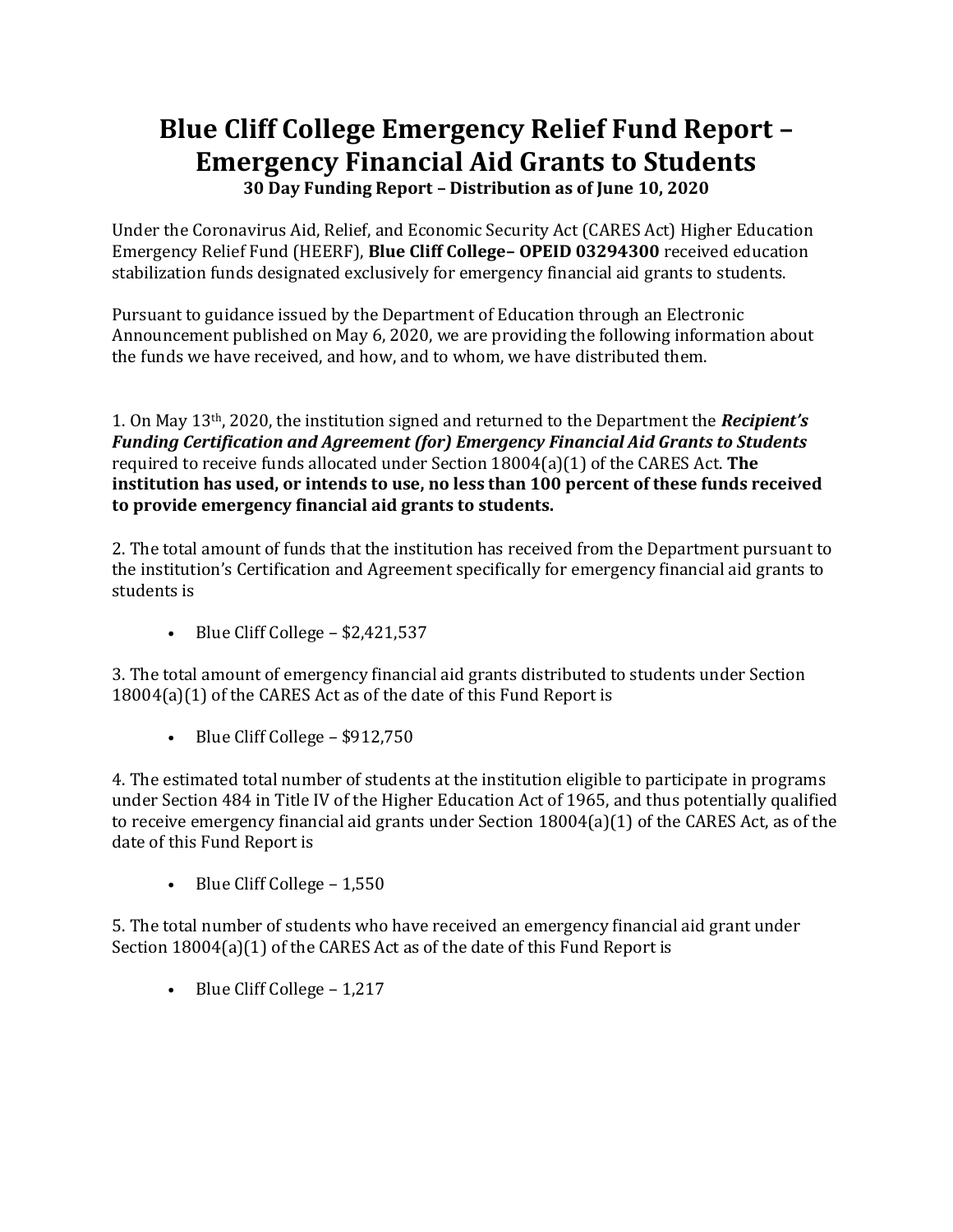6. The methods we used to determine which students receive emergency financial aid grants and how much they would receive under Section 18004(a)(1) of the CARES Act are included below under "Student Emergency Funding Allocation".

7. The CARES Act Grant communication and link to the Attestation / Acknowledgement form we provided to students concerning the emergency financial aid grants appear below under "Student Notices".

(1) Blue Cliff College locations: Alexandria LA, Fayetteville AK, Gulfport MS, Houma LA, Lafayette LA, Metairie LA

## **Student Emergency Funding Allocation**

All on-ground students at Blue Cliff College, who are in an active enrollment status during our Spring term, and who have been determined eligible for Title IV funds, have been sent a Blue Cliff College CARES Act Grant attestation / acknowledgement email and link to complete electronically. Students that have not completed a FAFSA or whom have been identified as not being eligible for Title IV funds have been contacted separately; we have requested that they complete a FAFSA to determine their eligibility.

This process of identifying additional eligible students that are in a school status of active will be repeated during the Summer term; these additional students will also be sent the Blue Cliff College CARES Act Grant Form to complete so they can be funded.

The form provides information about the emergency financial grant, including eligibility requirements. Students are requested to check applicable areas in which they need financial support for expenses related to the disruption of campus operations due to the Coronavirus (including education expenses, course materials, technology, food, housing, healthcare and childcare). We have also requested any updated contact information to be used to mail payments. The form requires the student's signature and attestation that the information provided is correct, and that they understand the purpose for the emergency financial aid grant funds.

Once the completed form has been received and reviewed, the eligible students are awarded a total of \$750.

In addition to providing funds to all eligible students in a school status of active, we have begun to analyze responses provided by student on their Blue Cliff College CARES Act Grant Form. Where students indicate that they have need for financial support for expenses related to the disruption of campus operations due to the Coronavirus (including education expenses, course materials, technology, food, housing, healthcare and childcare), we will award additional funds. The amount awarded will be based on each student's scenario. Students that withdraw or graduate from school will not receive payment(s) from the emergency financial aid grant. We will continue this process until all funds have been fully disbursed.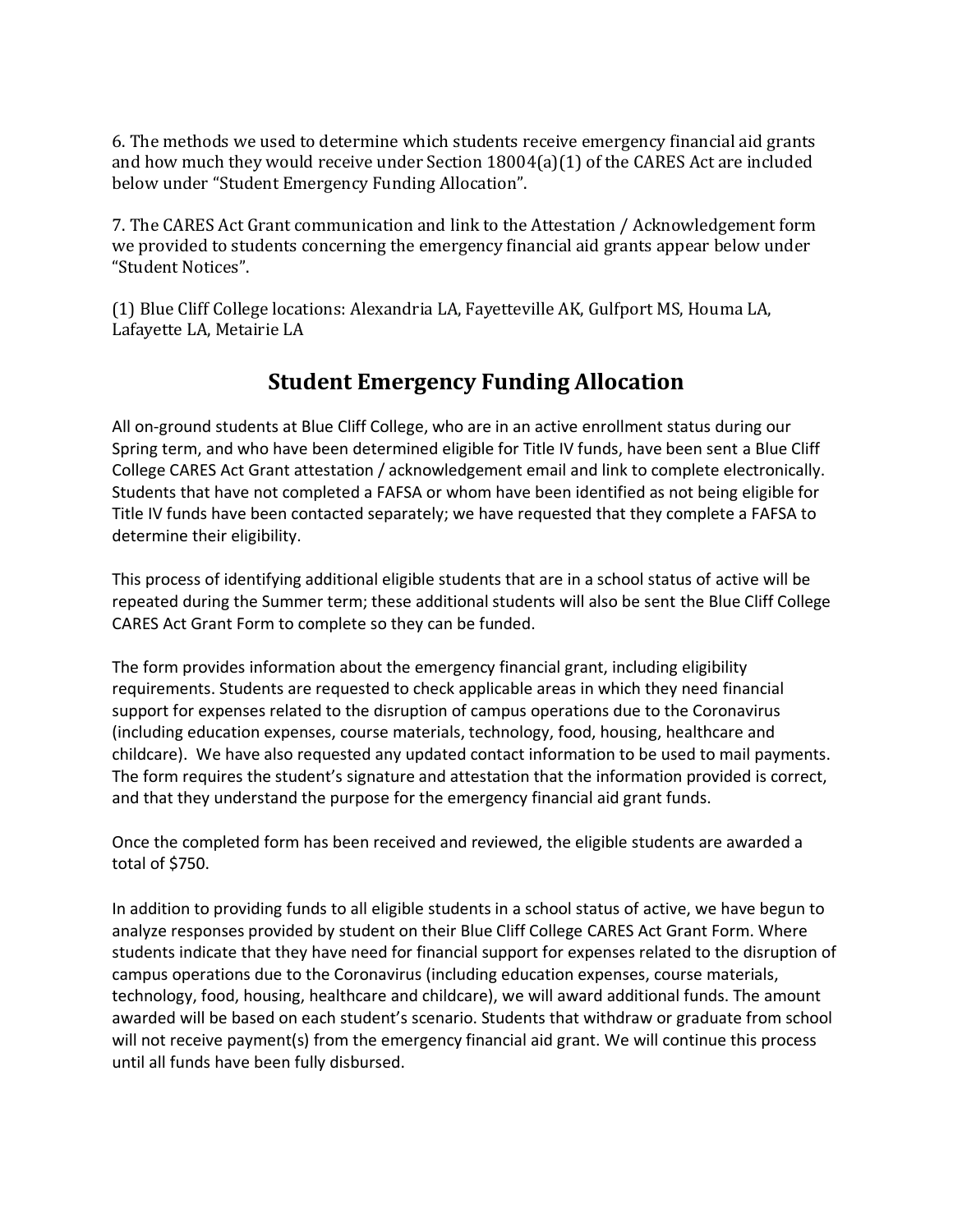We have sent multiple communications to our students to notify them of the availability of these emergency financial aid funds. We began with sending an email from our College President & CEO on April 21, 2020 surrounding upcoming CARES Act grant availability. The Blue Cliff College Student CARES Act Grant Acknowledgement & Attestation Form was sent to active students on May 18, 2020. Additional notifications were sent through email and text messaging between May 19, 2020 and June 30, 2020.

## **Student Notices:**

**Email Communication 1(sent 4/21/20): CARES Act Distro:** All Active Students

**Subject Line:** Important Student Information Regarding the CARES Act

Dear Students,

As many of you know, on April 9, 2020, Education Secretary Betsy DeVos announced the U.S. Department of Education was making available to postsecondary institutions more than \$6.2 billion in emergency grants for students impacted by Coronavirus and authorized the Coronavirus Aid, Relief, and Economic Security Act ("CARES Act"). Our team has been working closely with the Department on receiving the grant funding for our school. As soon as the funds are made available to our campus, we plan to begin disbursing these funds to our actively attending students.

Per the Department of Education, the Higher Education Emergency Relief Fund must be used to provide emergency financial aid grants directly to students for expenses related to the disruption of campus operations due to coronavirus including eligible expenses under a student's cost of attendance, such as food, housing, course materials, technology, health care, and child care.

We know this is a challenging time for everyone and want you to know that Blue Cliff College is here to support you. As we have more information, we will continue to keep you up to date with more specific details related to grant disbursement and timing.

Thank you,

Reginald L. Moore Sr. President and CEO, Blue Cliff College

**Email Communication 2(sent 5/1/20)**: CARES Act **Distro**: All Active Students

**Subject Line**: Important Student Information Regarding the CARES Act

Dear Students,